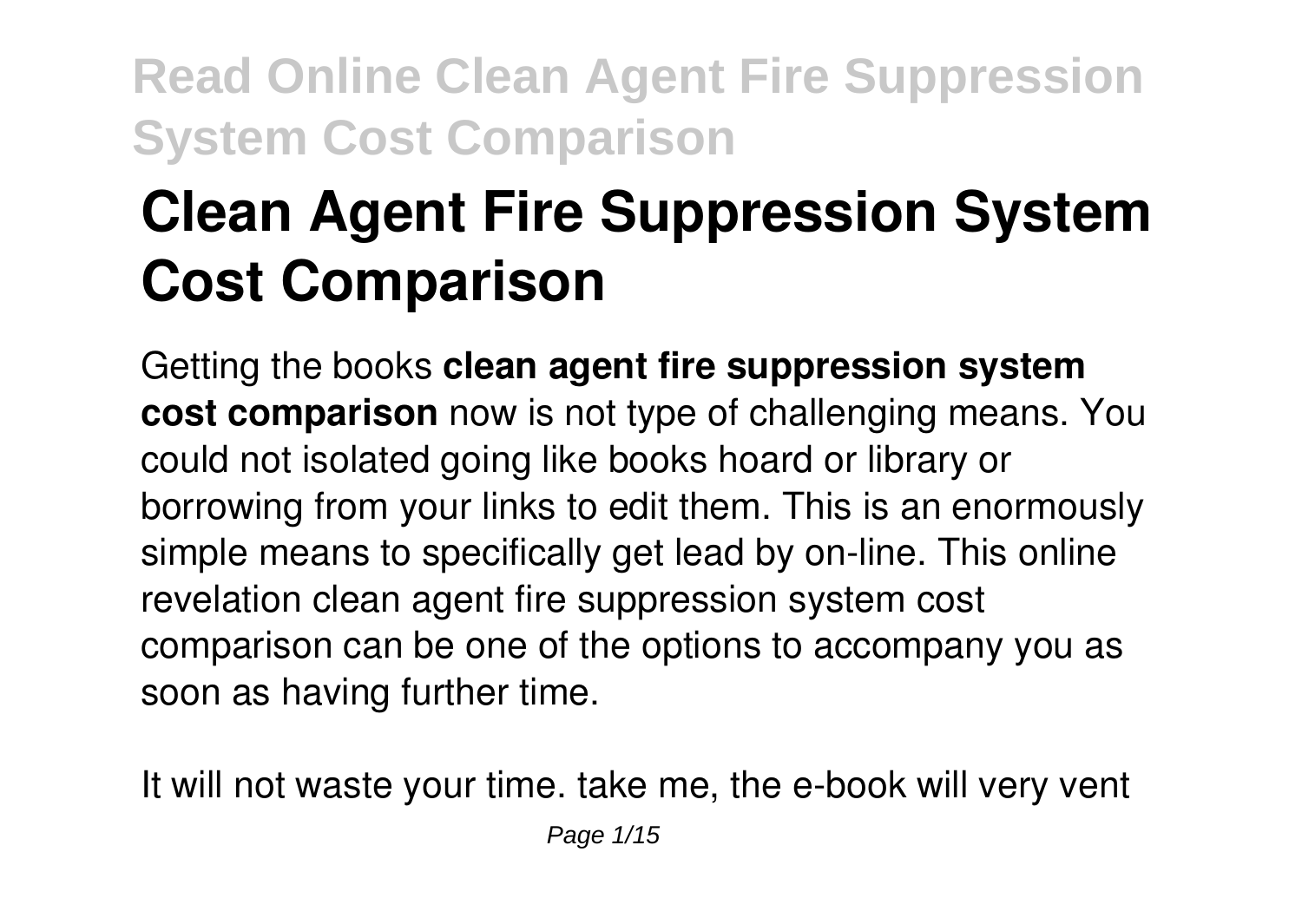you supplementary thing to read. Just invest little period to edit this on-line broadcast **clean agent fire suppression system cost comparison** as without difficulty as evaluation them wherever you are now.

*Clean Agent Fire Suppression System The Different Types of Clean Agent Fire Suppression Systems* **Kidde Fire Systems – Fire Detection and Suppression Systems** Two Important NFPA 2001 Changes for Clean Agent Fire Suppression Systems *Reacton Control Cabinets and Electrical Enclosures Clean Agent Automatic Fire Suppression System* **iFLOW Delivery Solution for Ansul INERGEN® Clean-Agent Fire Suppression Systems** Parts of a Clean Agent Fire Suppression System *Fire Safety Clean Agent System -* Page 2/15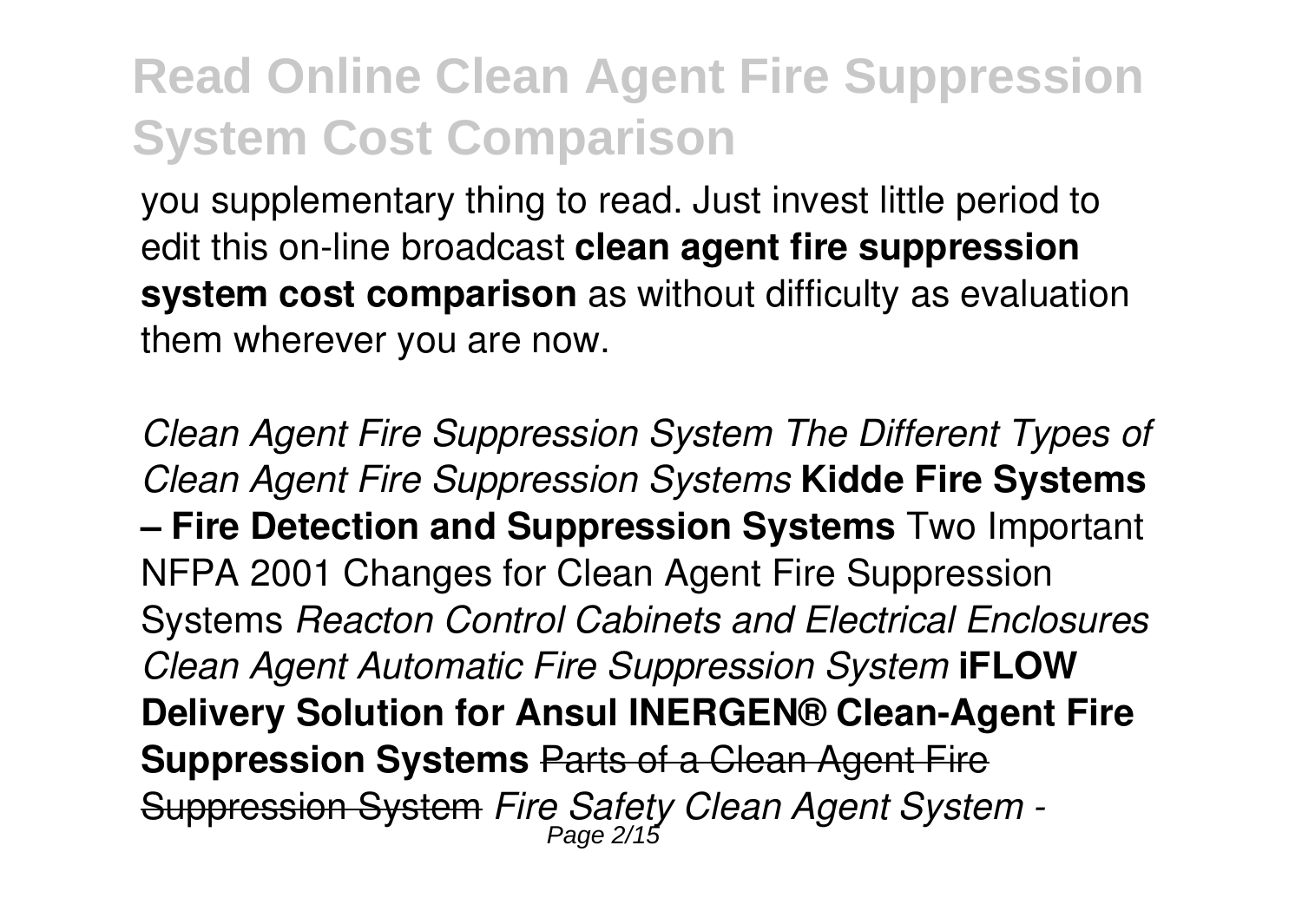*Industrial Animation* INERGEN - Clean Agent Fire Suppression System Trending Clean Agent Systems: Are Fire Suppression Clean Agents Safe for People? **Trending Clean Agent Systems: What are Clean Agent Fire Suppression Systems?** Fireboy Clean Agent Fire Extinguishing System Fire Suppression System in Hindi | Clean Agent System | Novec 1230 | FM-200 | CO2 | Detail Inform.

Clean Agent Fire Suppression SystemsReacton Electrical Cabinet Clean Agent Automatic Fire Suppression System What is FM 200 - Fire Suppression Release System?. Full Detail \u0026 Operation Tutorial CLEANFIRE Clean Agent Fire Suppression System using 3M™ Novec™ 1230 Fire Protection Fluid Fire Suppression FAQs - How does clean agent fire suppression work? Fire Suppression FAQs - How Page 3/15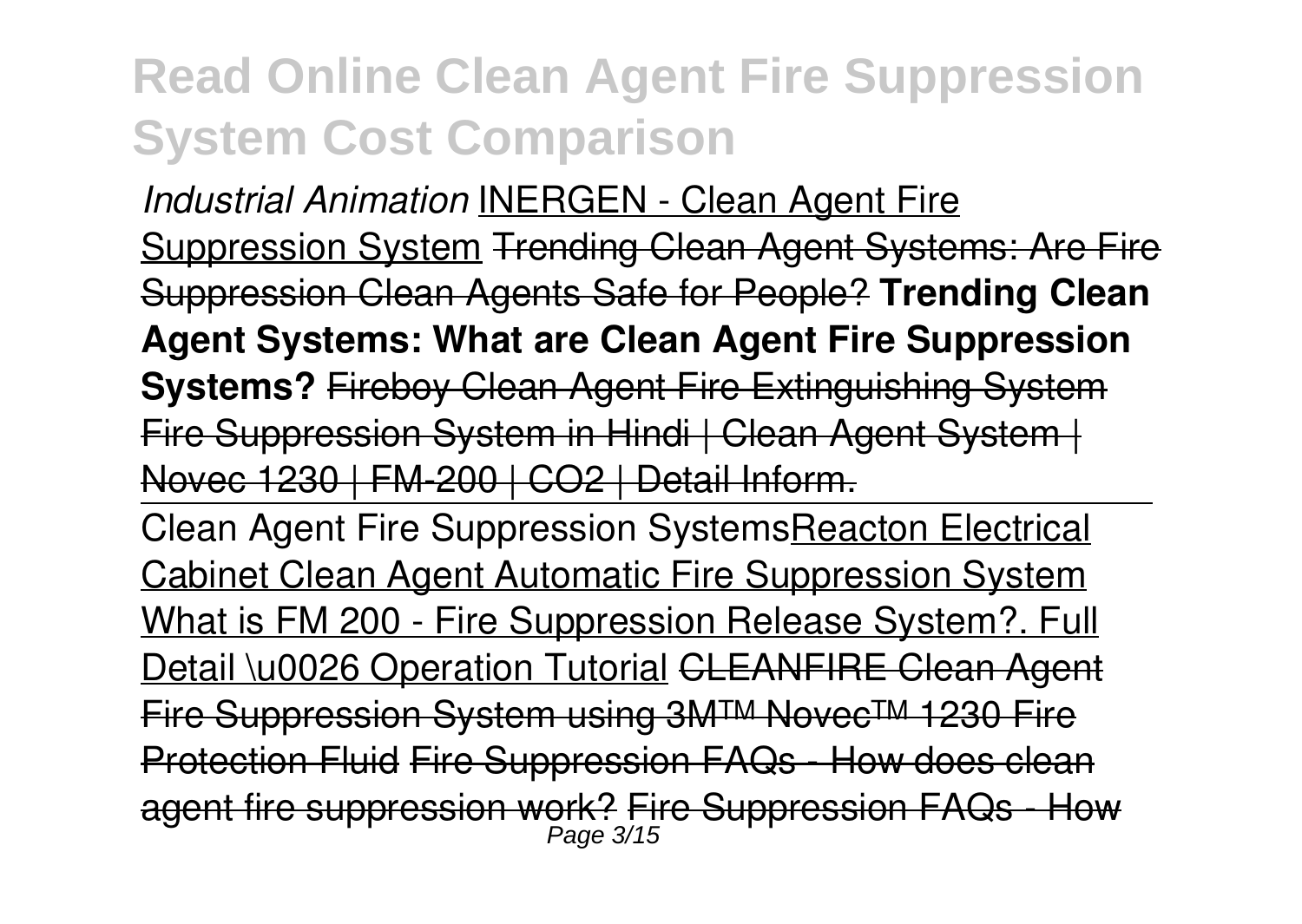often are clean agent suppression systems inspected? Protecting Museums and Archives with Novec 1230 Fluid Clean Agent Fire Suppression System

There are three common clean agent fire suppression systems to choose from, including FM-200, 3M™ Novec™ 1230, and Inergen Clean Agent Fire Suppression System. All systems use gases that are safe for the environment and humans, but they utilize different ways of suppressing a fire. The FM-200 system is stored as a liquid and vaporizes when discharged.

All About Clean Agent Fire Suppression Systems -Where your site contains valuable stock or assets, clean agent fire suppression systems are ideal. At Fireward we<br>Page 4/15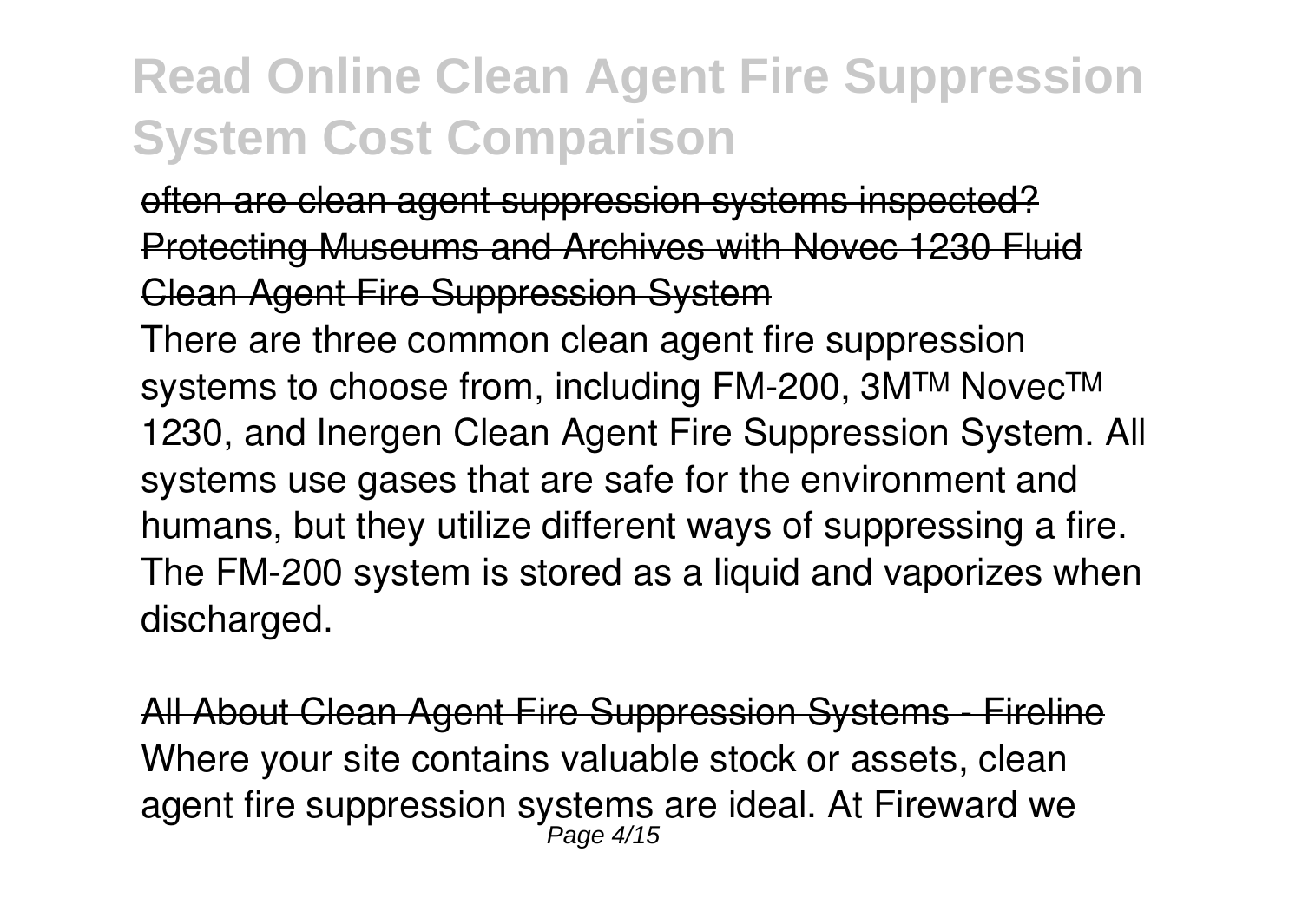design and install clean agent systems to help prevent water damage to electrical equipment, something which can be as costly as a fire itself when considering your suppression options. Clean agent systems include the use of such agents as Novec 1230, CO2 and other clean, non-corrosive agents.

Clean Agent Fire Suppression Systems | Fireward Gaseous fire suppression, also called clean agent fire suppression, is a term to describe the use of inert gases and chemical agents to extinguish a fire. These agents are governed by the National Fire Protection Association Standard for Clean Agent Fire Extinguishing Systems – NFPA 2001 in the US, with different standards and regulations elsewhere. The system typically consists of the agent, agent<br>Page 5/15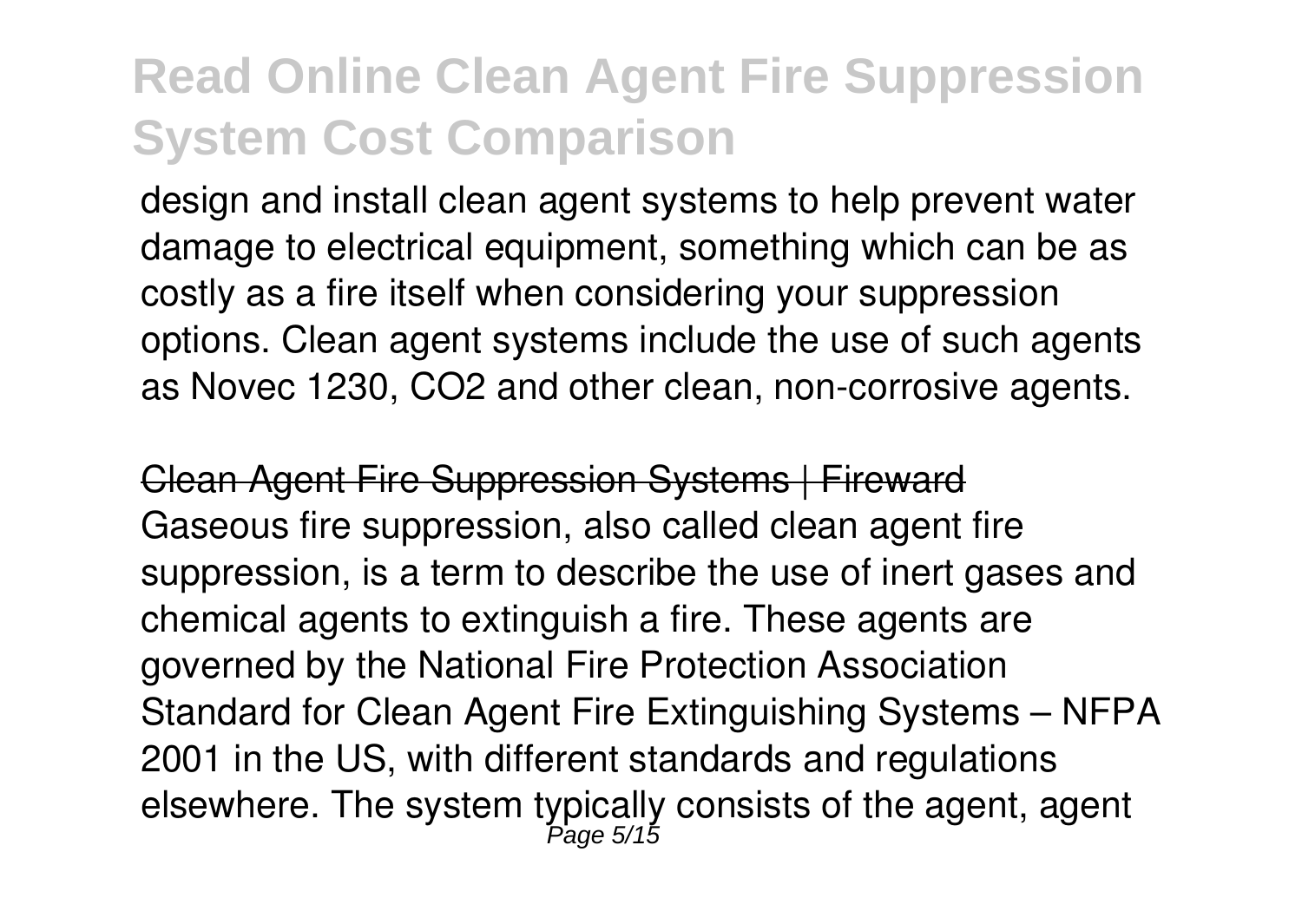storage containers, agent release valves, fire detectors, fire detection system, agent ...

#### Gaseous fire suppression - Wikipedia

What Are the Most Common Clean Agent Fire Suppression System. When choosing a clean agent fire suppression system, there are three common types: FM-200 Clean Agent Fire Suppression System; 3M™ Novec™ 1230 Fire Protection Fluid Clean Agent Fire Suppression System. INERGEN Clean Agent Fire Suppression System

What Are the Best Clean Agent Fire Suppression Systems? Fike's Clean Agent Fire Suppression Systems are great in applications ranging from telecommunications and data Page 6/15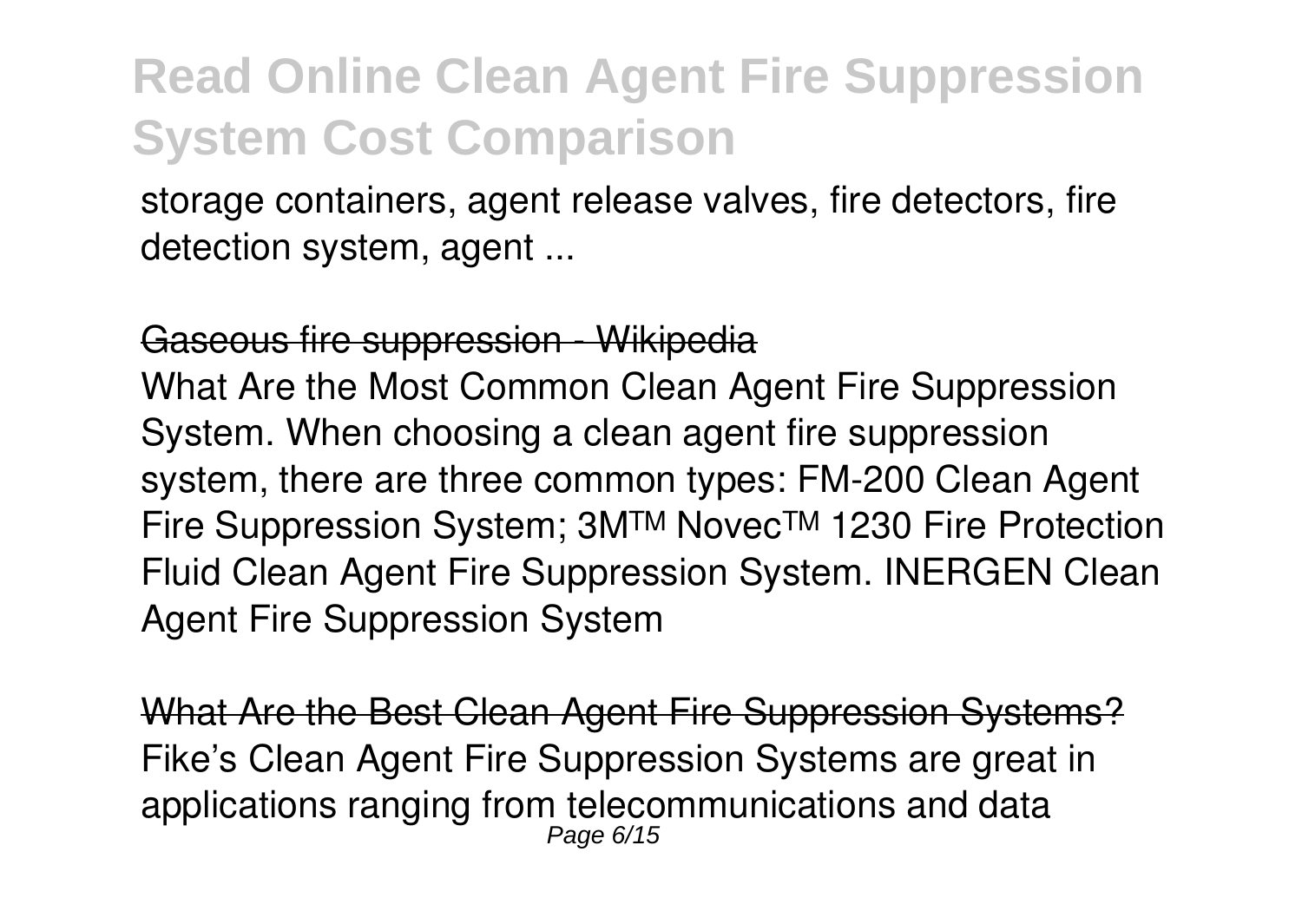processing to switch gear rooms, military applications and cell sites to high-tech medical applications. HFC-227ea fire suppression is also a widely accepted replacement for Halon 1301.

FM-200® Fire Suppression System | Clean Agent Fire ... Clean agent fire suppression systems are an innovative approach to fire protection that protect the employees, assets, records, and equipment that are crucial to your Memphis-area business's survival. Company-debilitating damage is not always caused by fire, but the method of extinguishing fire that delivers a majority of the loss.

How Clean Agent Fire Suppression Systems Work | Fire ... Page 7/15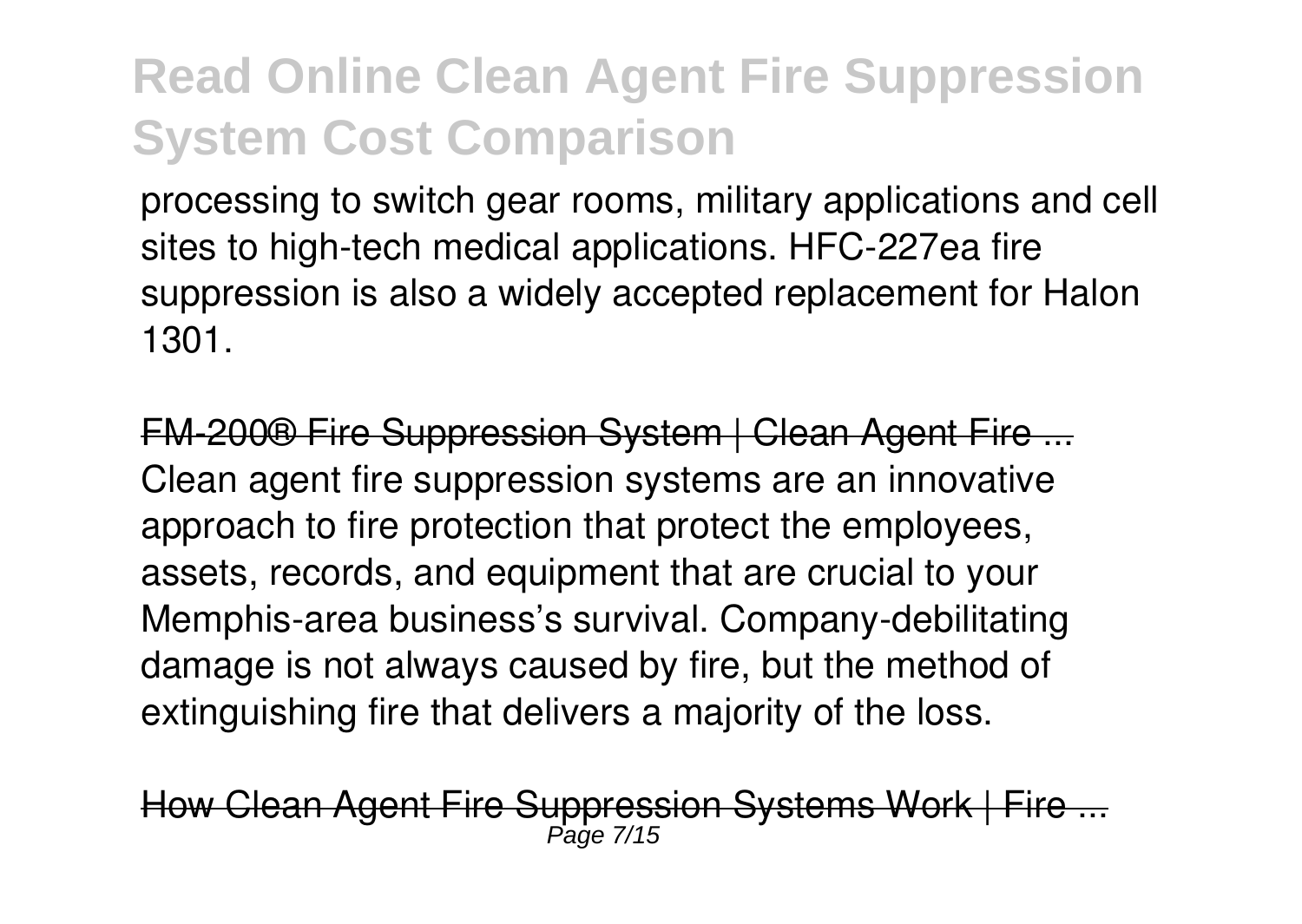Clean Agent Fire Suppression Systems. Kidde Fire Systems offers versatile FM-200™ (HFC-227ea) and 3M™ Novec™ 1230 clean agent fire suppression systems that equally provide a total flood fire protection solution to protect valuable assets in occupied areas.

Clean Agent Fire Suppression Systems | Kidde Fire Systems Our Clean Agent Fire Protection System, which includes the use of HFC-227ea and FM-200™, leaves no residue and doesn't require costly clean-up, unlike sprinklers and other fire protection systems. And it discharges in 10 seconds or less, extinguishing a fire quickly and effectively. Fike's Clean Agent System uses Fike's patented rupture disc valve design offering additional flexibility, effectiveness and speed. Page 8/15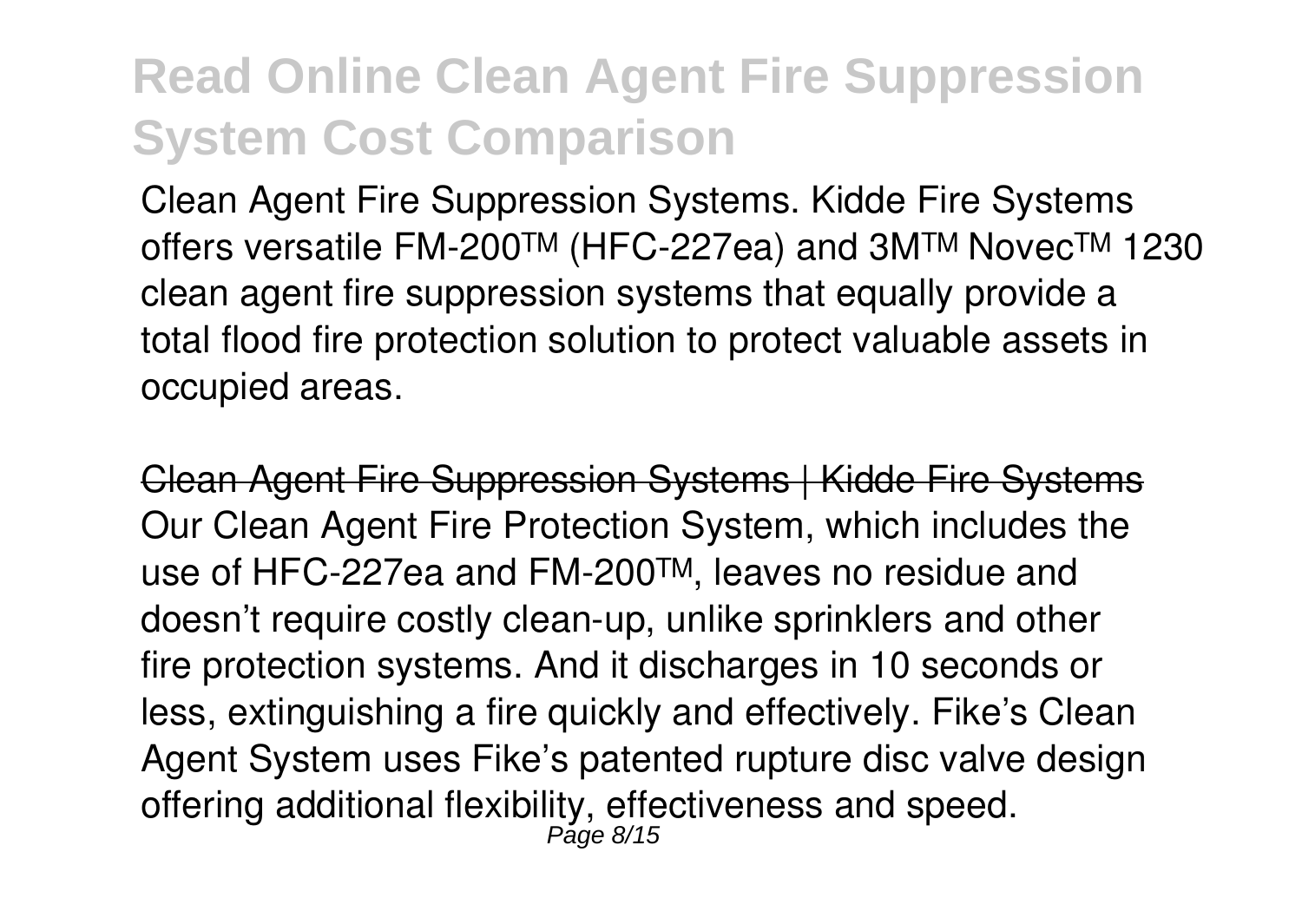#### FM-200 Clean Agent Fire Suppression System - HFC-227 | Fike

Both Clean Agent and Preaction Systems are designed to protect life and property in the event of a fire, but one might be preferable over the other when it comes to preserving the integrity of server rooms, hospital equipment, telephone rooms, electrical rooms, and equipment in manufacturing plants.

Why Clean Agents Are Preferable to ... - Fire Systems, Inc. Clean Agent Fire Suppression Alternatives . Which System Is The Best ? Inert Gas? Synthetic? H20? Fire Suppression Agent Comparison Inert Synthetic 227ea 1230 125 55 541 . Page 9/15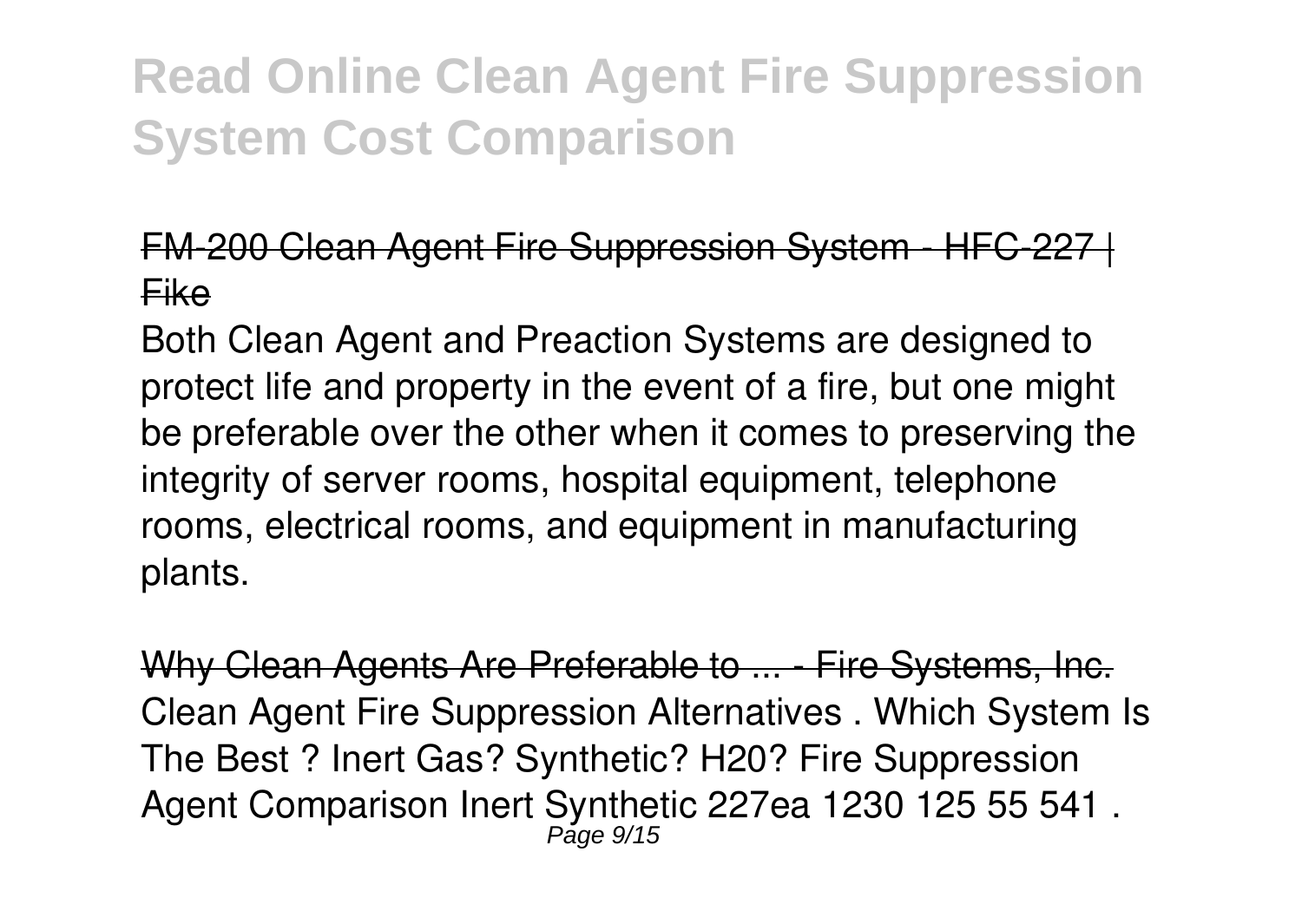Clean Agents ENVIRONMENT Comparison ... there is no Best system! Many factors finally lead to the decision for a certain system ..

#### Clean Agent Fire Suppression Alternatives

A clean agent fire suppression system will take either an inert gas or a chemical that is stored in a container and discharge it, when necessary, to extinguish a fire in its incipient stage. There are many benefits to using a clean agent fire suppression system. These systems are fast, effective, safe, clean, and eco-friendly.

What is a Clean Agent? - Koorsen Fire & Security FOR CLEAN AGENT FIRE SUPPRESSION SYSTEMS | Page 10/15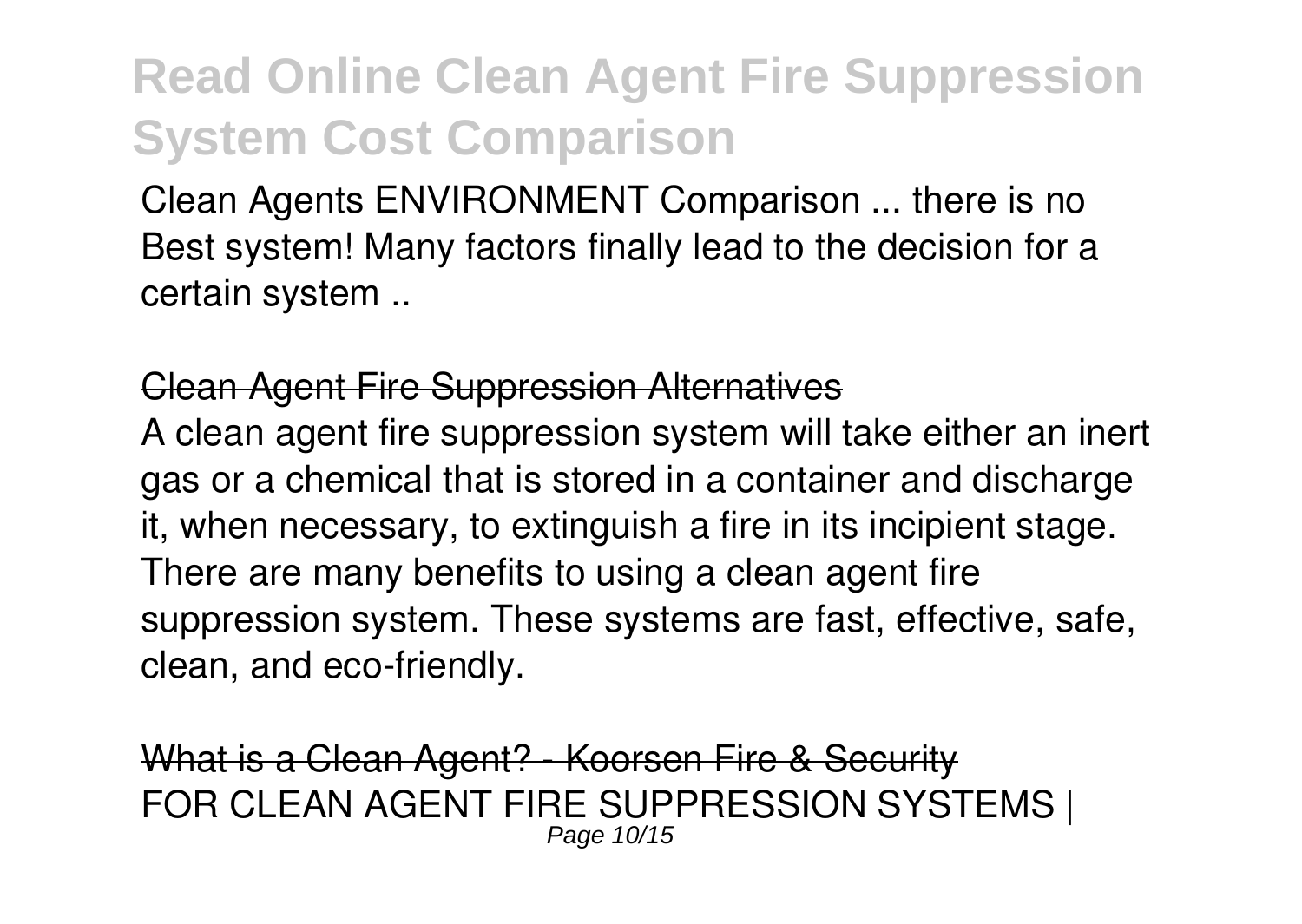Actuation devices, bleed valves, hoses and more for Clean Agent fire protection systems SERIES B0442 Electromagnetic Actuator - Used… B04420066 Pneumatic Actuator - Single-Piston -… Pilot Hoses - Used in Fixed…

Clean Agent Room Fire Suppression and Protection System ...

For more than 10 years, we have been creating advanced clean agent fire suppression systems for server rooms, museums, banks, and more. Our company takes pride in providing the most effective protection for facilities containing valuable corporate assets from people and processes to equipment and software.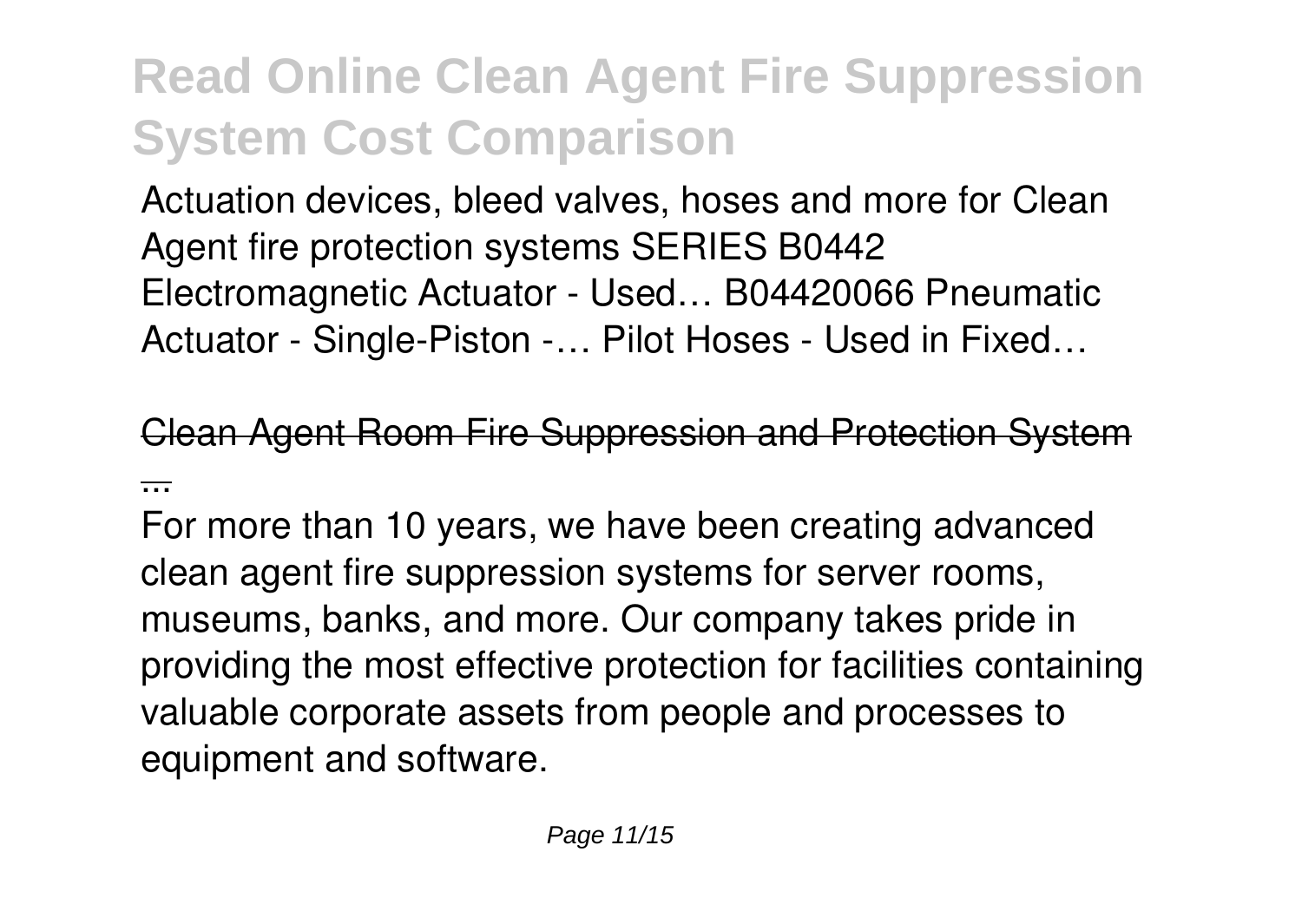Premium clean agent fire suppression systems Clean agent fire suppression systems commonly include three key elements: notification devices, control panel and smoke detectors. The smoke detectors are the first line of defense and activate the control panel when smoke is detected.

How Do Clean Agent Fire Suppression Systems Work? ...

Fire suppression — Novec 1230 Fire Protection Fluid 3M™ Novec™ 1230 Fire Protection Fluid is a clean agent fire extinguishant which was developed as a halon replacement and hydrofluorocarbon (HFC) alternative. It belongs to a family of chemicals called halocarbons, a group which Page 12/15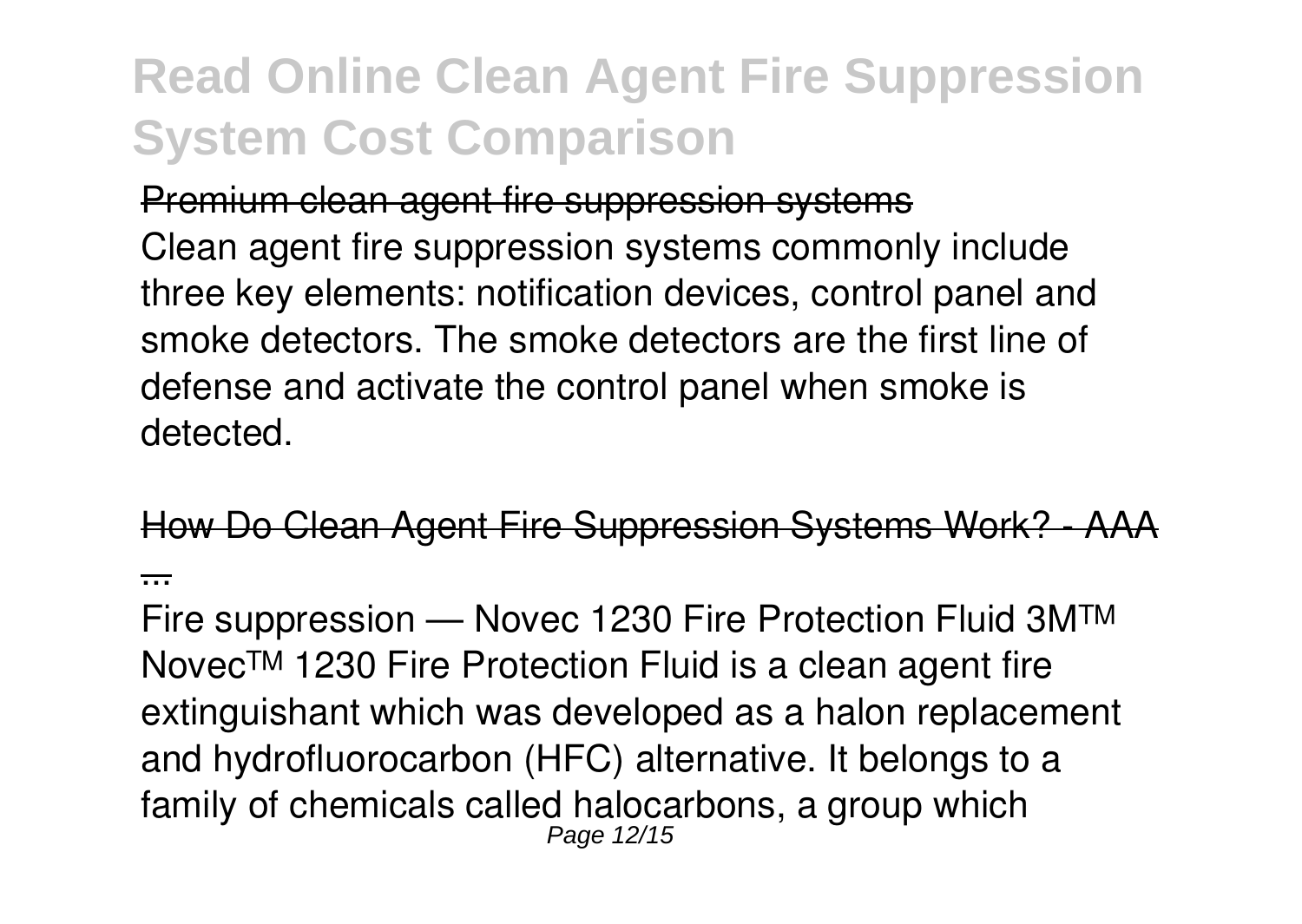includes HFCs and fluoroketones.

#### Fire Suppression - 3M Novec 1230

Clean agent suppression systems are fundamentally designed to protect irreplaceable assets and the people around them. Clean agents include both chemical agents (3M™ Novec™ 1230 Fire Protection Fluid, FM-200, ECARO-25®) and inert gases (PROINERT®), all of which are ideal for protecting servers, electronics, artwork, archives and more.

Clean Agent Extinguishing Systems - Fike Since the phaseout of halogenated agents was initiated in 1994 due to the detrimental effect of halons on the Page 13/15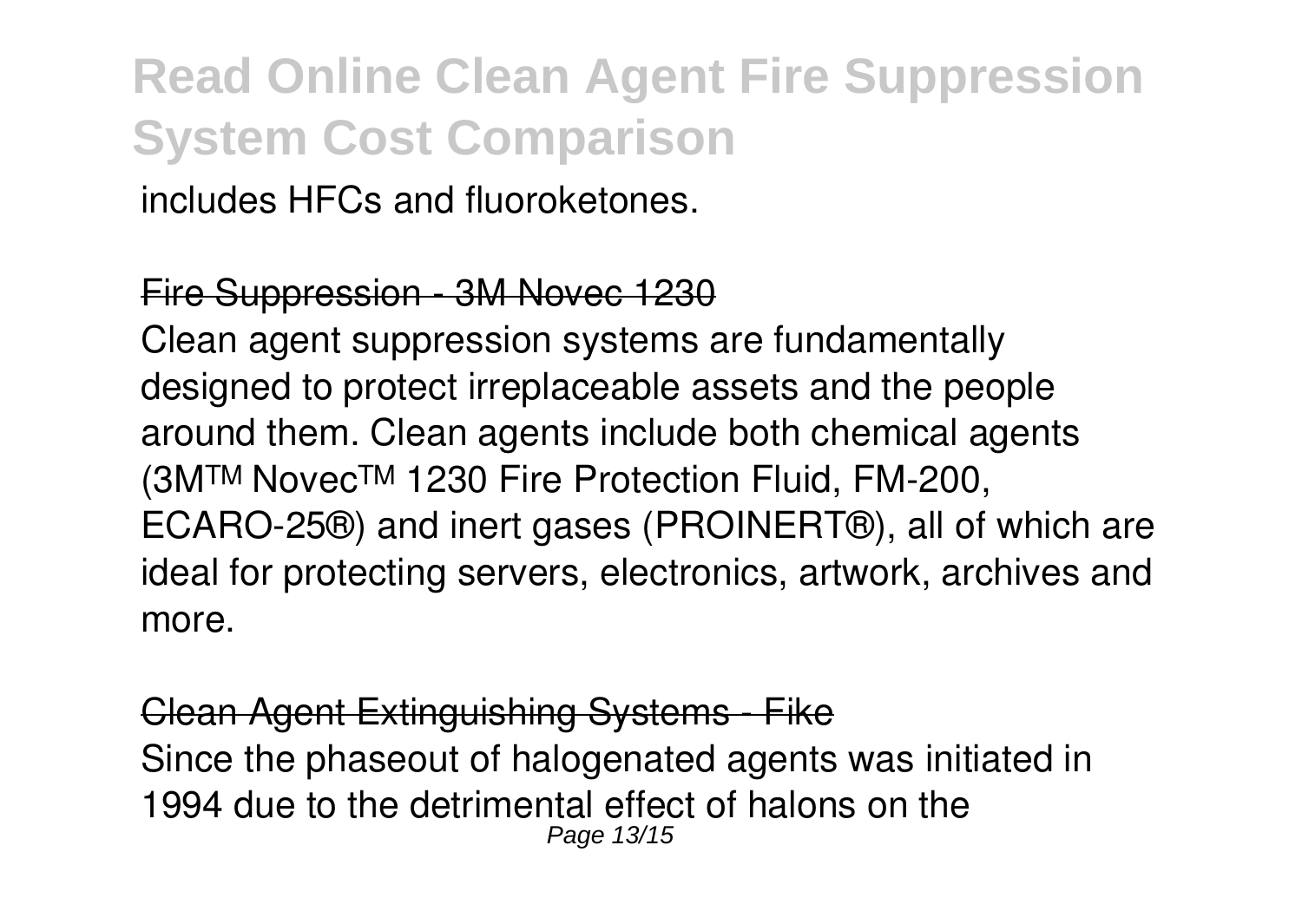environment, clean agent fire suppression systems have been used to meet the fire protection needs for many of the above types of applications.

Clean agent fire suppression systems - Specifying Engineer Fike's ECARO-25 clean agent fire protection system requires 20% less clean agent per cubic foot/meter than HFC-227 ea or FM-200® fire suppression systems and an incredible 38% less clean agent than FK-5-1-12 – that's a significant cost savings. More Efficient Use small diameter piping over long distances ECARO-25 pipe network design